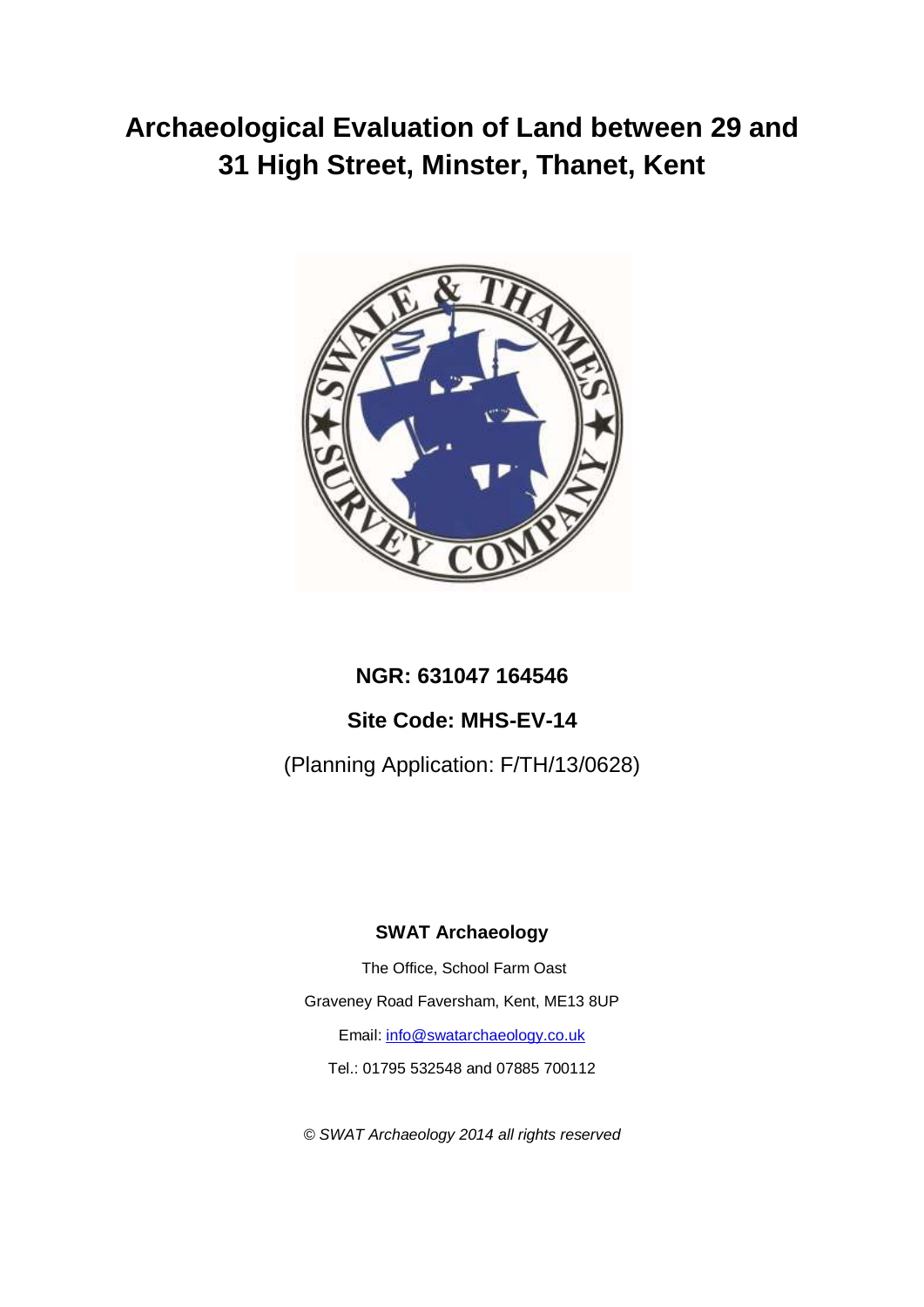# **Contents**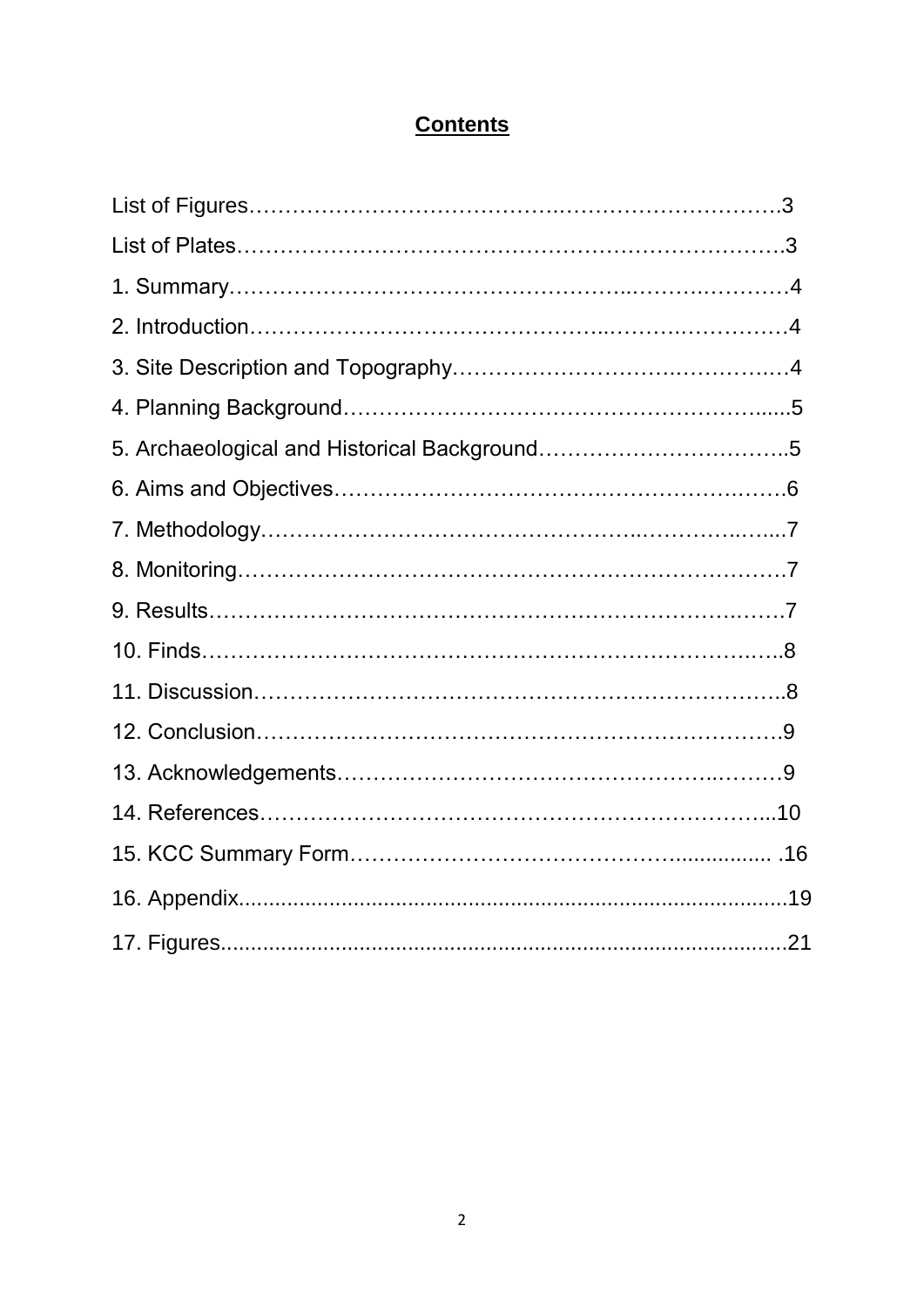List of Figures:

- Figure 1 Location of site and evaluation trench
- Figure 2 Plan of evaluation trench
- Figure 3 Sections

List of Plates:

- Plate 1 Google Earth aerial view of development site
- Plate 2 Location shot of trench, looking northeast
- Plate 3 Pit [104], looking north. 1m scale
- Plate 4 Pits [106] and [109], looking north-northwest. 1m scale
- Plate 5 Pit [113] and post hole [115], looking northeast. 1m scale
- Plate 6 Location shot of 'prison cell', looking southwest
- Plate 7 9 Graffiti-etched glass in 'prison' window
- Plate 10 Disused water pump, looking northwest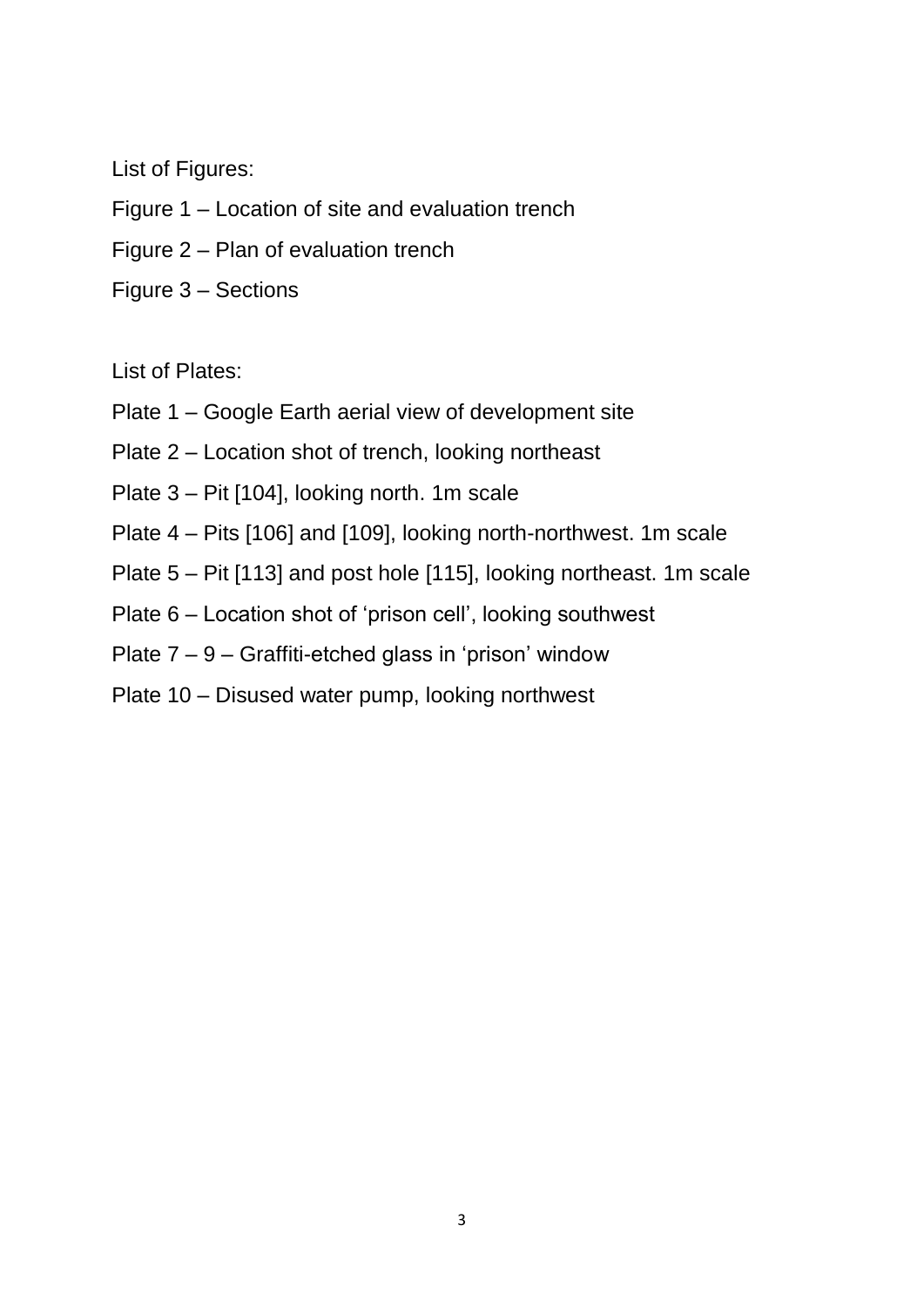# **Archaeological Evaluation of Land between 29 and 31 High Street, Minster, Thanet, Kent**

NGR: 631047 164546

Site Code: MHS-EV-14

#### *1. Summary*

*Swale & Thames Survey Company (SWAT) carried out an archaeological evaluation of land between 29 and 31 High Street, Minster in Thanet. A Planning Application (F/TH/13/0628) for a new dwelling*  was submitted to Thanet District Council (TDC), whereby the Council requested that an *Archaeological Evaluation be undertaken in order to determine the possible impact of the development on any archaeological remains. The work was carried out in accordance with the requirements set out within an Archaeological Specification (KCC 2014) and in discussion with the Archaeological Heritage Officer, Kent County Council. The results of the excavation of the single evaluation trench revealed a number of archaeological features present within the trench, with some pits containing Medieval pottery. The natural geology of Thanet Beds was reached at a depth of 0.75m below the modern ground surface. The Archaeological Evaluation has therefore been successful in fulfilling the primary aims and objectives of the Specification.* 

#### **2. Introduction**

Swale & Thames Survey Company (SWAT) was commissioned by Mr Steven Bedingfield to carry out an archaeological evaluation at the above site. The work was carried out in accordance with the requirements set out within an Archaeological Specification (KCC 2014) and in discussion with the Archaeological Heritage Officer, Kent County Council. The evaluation was carried out on the 19th and  $20^{th}$  of May 2014.

#### **3. Site Description and Topography**

The development site was located west of Minster High Street on a relatively level triangular strip of land measuring approximately 36m long and 9m wide at the entrance to the west, narrowing to 6.43m wide at the eastern end of the plot. Sited roughly 14m above Ordnance Datum (aOD), the site was bounded by the semi-detached property and rear garden of Number 29 to the south and the derelict brick industrial building at Number 31 to the north. To the east of the plot was the large rear garden to Number 21 which backs onto meadows associated with Minster Abbey. According to the British Geological Survey (BGS) the site sits on Thanet Beds overlain by Head deposits.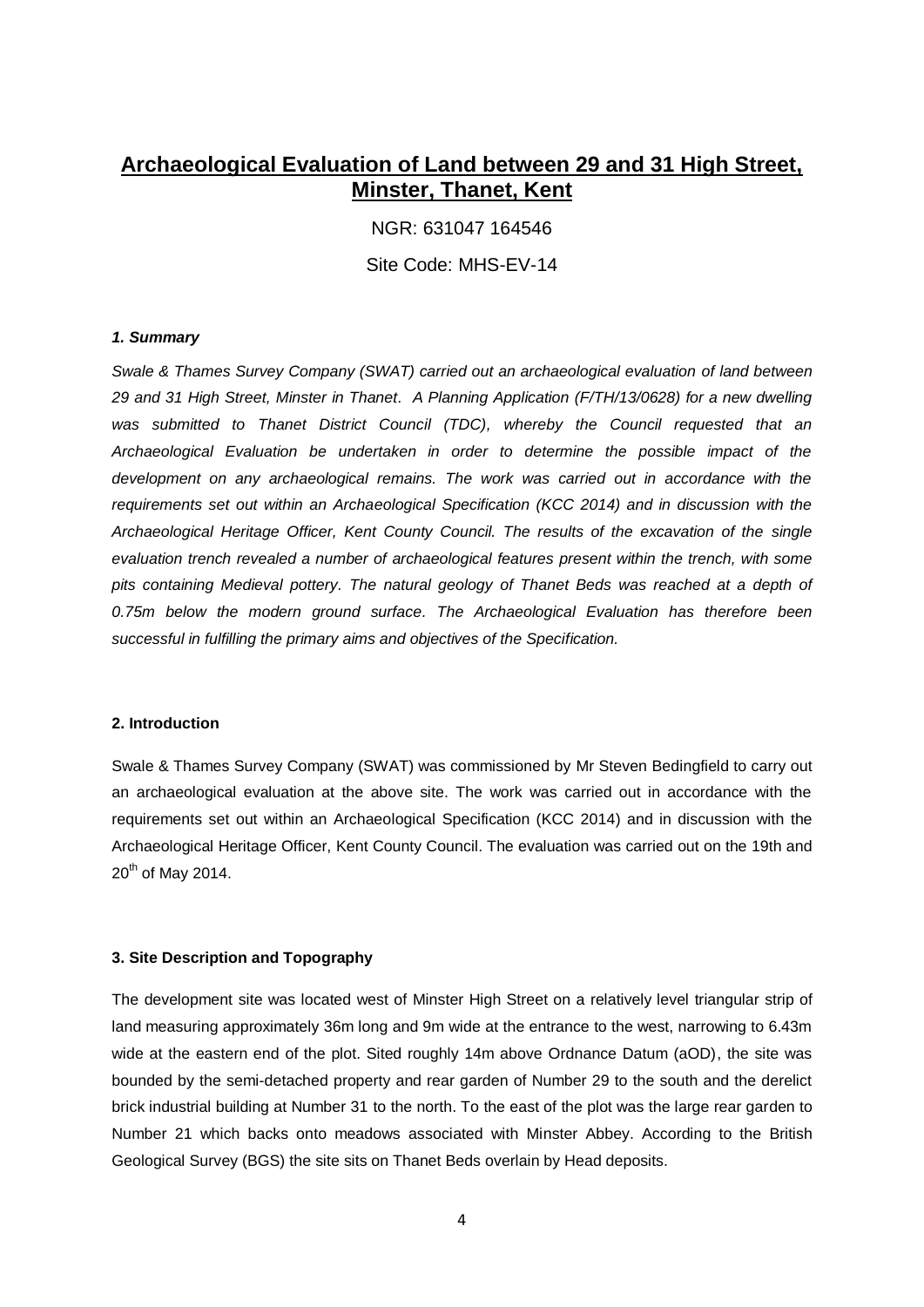#### **4. Planning Background**

Thanet District Council granted planning permission for the development (Planning Reference F/TH/13/0628) consisting of the construction of a new 2 storey detached dwelling and the formation of vehicular access for one off street parking space. On the advice of the Archaeological Officer for Thanet District Council, a programme of archaeological works in the form of an initial archaeological evaluation was attached to the consent:

 (Condition 3) *Prior to the commencement of the development hereby approved, the applicant, or their agents or successors in title, shall secure the implementation of a programme of archaeological work, in accordance with a written scheme of investigation which has first been submitted to and approved in writing by the Local Planning Authority.* 

**Ground:** To ensure that the archaeological history of the site is recorded in accordance with the paragraphs 128 and 141 of the National Planning Policy Framework.

The results from this evaluation will be used to inform KCC and TDC of any further archaeological mitigation measures that may be necessary in connection with the development proposals.

#### **5. Archaeological and Historical Background**

In 2011 the author conducted an archaeological Watching Brief on land at the neighbouring property at No. 31 for Trust for Thanet Archaeology (TfTA). Below is an excerpt from the report's summary of the archaeological and historical background of the area.

*Minster is a village on the southern side of the Isle of Thanet, located on a south facing slope overlooking the Monkton and Minster Marshes and the River Stour on the northern edge of the former Wantsum Channel. The village lies at the junction of two early routes, now the B2047 and B2048, 8km west of Ramsgate, 8km north of Sandwich and 17.7km north-east of Canterbury. The name Minster is derived from the term 'mynster', a monasterium or monastery built by the first Abbess Domneva (Ermenburga) in 670 AD, near the site of the present parish church of St. Mary the Virgin. The pre Conquest Nunnery (Historic Environment Record: HER TR36 SW115 and Scheduled Monument 1016850) was moved to a nearby location in 741AD due to overcrowding and in 840AD the nunnery was reportedly attacked by Viking raiders with the nuns massacred and the building burnt to the ground. In 1027 King Canute bequeathed the derelict site to the Benedictine monks of St. Augustine's Abbey who built the monastic grange included on the HER under the same listing as the Nunnery. In 2002 an archaeological evaluation by Trust for Thanet Archaeology uncovered a possible 13th c ditch in the vicinity of St. Mildred's Priory (HER TR36 SW120). The development site lies within an area of considerable archaeological potential relating to both the Medieval Abbey and the Roman villa (HER TR36 SW67) discovered at Abbey Farm to the east of the village.*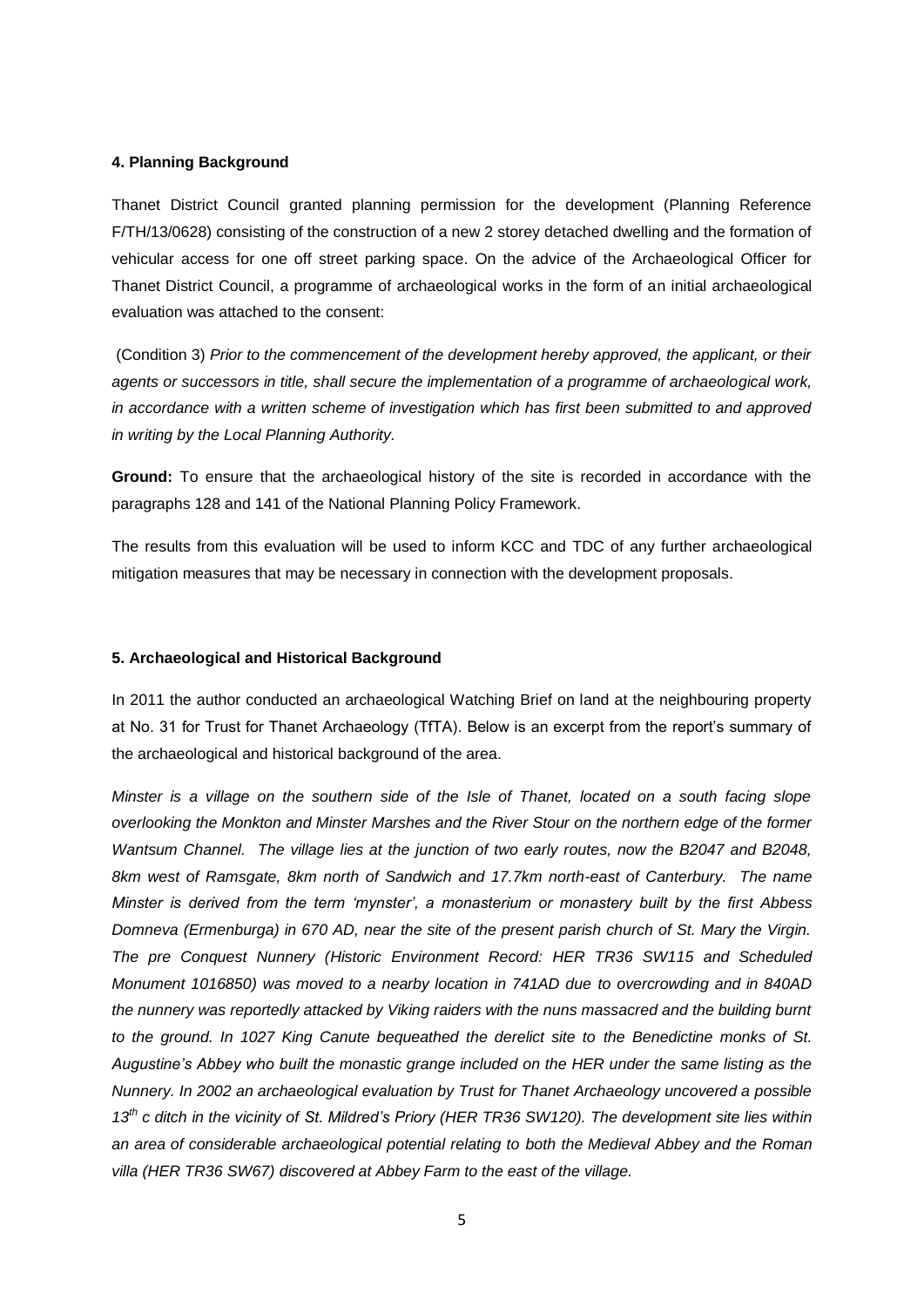The Historic Environment Record (HER) lists only sites of post Medieval date within the immediate vicinity of the development. These include a sand pit (TR 36 SW 112) within an area referred to as The Elms, at the northern boundary of Abbey Green. There are also listed properties along the High Street including Old Oak Cottage (TR 36 SW 163), a 16th-17th century timber framed house, possibly with a Medieval cellar; 42 High Street (TR 36 SW 149) an early 18th century property; 14/16/18 High Street (TR 36 SW 144), an 18th -19th century Grade II terrace and Hawthorne Lodge (TR 39 SW 145) a 19th century dwelling.

The Watching Brief at No. 31 exposed a possible Early Medieval hearth or fired clay surface and fragments of Anglo Saxon pottery in the overlying ploughsoil within the footings of the new development (HER TR36 SW 283).

#### **6. Aims and Objectives**

According the Condition 3 of the planning application for the development, the aims and objectives for the archaeological work were to ensure that "the archaeological history of the site is recorded in accordance with paragraphs 128 and 141 of the National Planning Policy Framework". In actuality, the National Planning Policy Framework (NPPF) and Heritage Assets spans paragraphs 128 to 141 inclusive, and therefore Condition 3 as stated in the planning consent appears to address only paragraphs 128 and 141.

#### Paragraph 128 states:

*In determining applications, local planning authorities should require an applicant to describe the significance of any heritage assets affected, including any contribution made by their setting. The level of detail should be proportionate to the assets' importance and no more than is sufficient to understand the potential impact of the proposal on their significance. As a minimum the relevant historic environment record should have been consulted and the heritage assets assessed using appropriate expertise where necessary. Where a site on which development is proposed includes or has the potential to include heritage assets with archaeological interest, local planning authorities should require developers to submit an appropriate desk-based assessment and, where necessary, a field evaluation.* 

#### Paragraph 141 states:

*Local planning authorities should make information about the significance of the historic environment gathered as part of plan-making or development management publicly accessible. They should also require developers to record and advance understanding of the significance of any heritage assets to be lost (wholly or in part) in a manner proportionate to their importance and the impact, and to make this evidence (and any archive generated) publicly accessible. However, the ability to record evidence of our past should not be a factor in deciding whether such loss should be permitted.*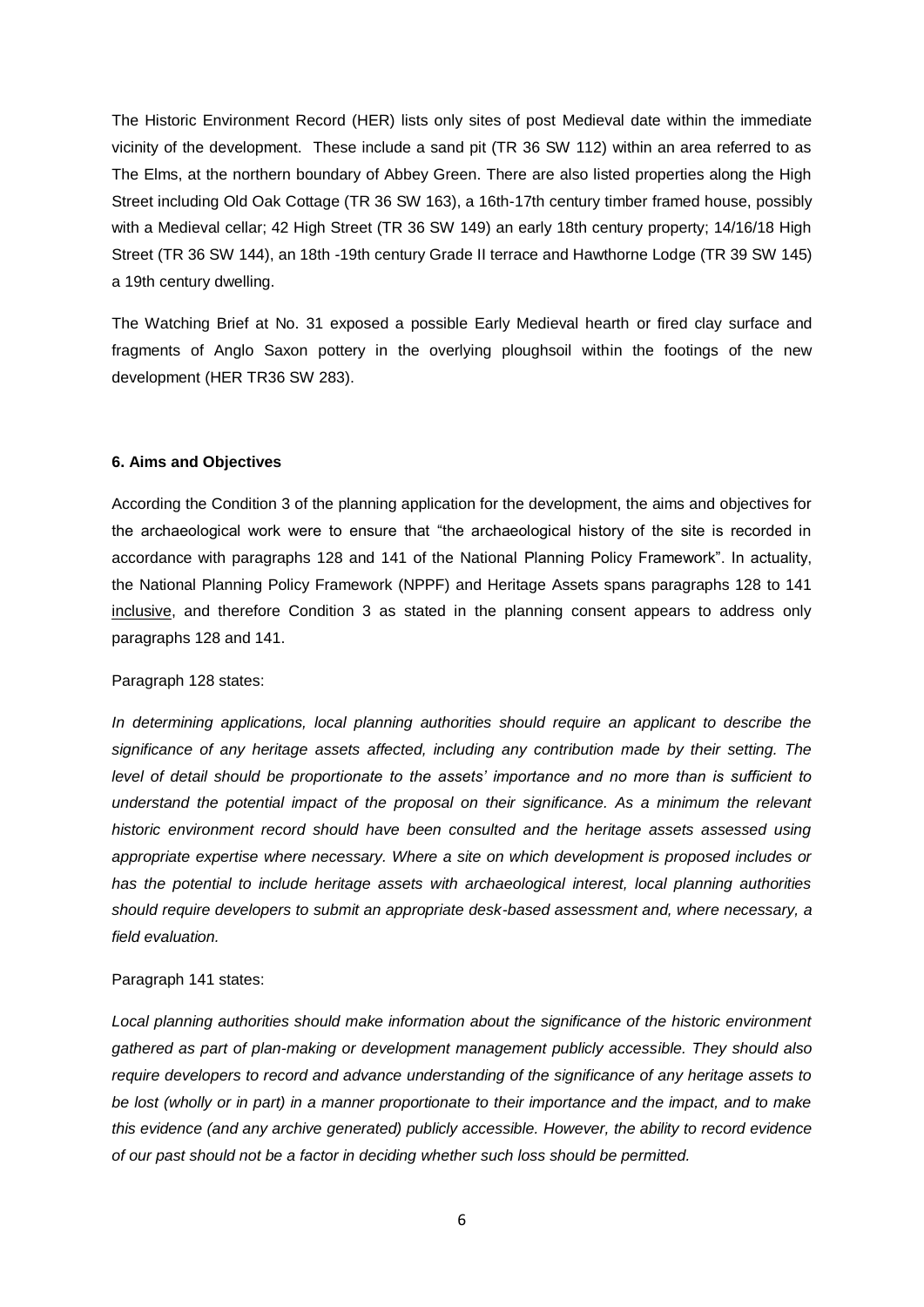The aims set out in the Specification for the site required a phased approach to the mitigation of the development site commencing with an evaluation, with the results influencing the possibility of further work on the site such as further mitigation in the form of a watching brief or excavation depending upon the amount and significance of any possible archaeological remains.

#### **7. Methodology**

The Specification called for an evaluation by trial trenching comprising one 10m x 1.80m trench within the footprint of the proposed building. Due to the limited space of the plot and the amount of soil removed, the trench had to be significantly narrowed to 0.90m wide. Despite the reduction of the trench width, as significant amount of archaeological activity was uncovered within the trench. A 1.5 tonne 360◦ tracked mechanical excavator with a flat-bladed ditching bucket was used to remove the topsoil **(100)** and subsoil **(101)** to expose the natural geology **(102)** and/or the archaeological horizon. All archaeological work was carried out in accordance with the specification. A single context recording system was used to record the deposits, and context recording numbers were assigned to all deposits for recording purposes. These are used in the report and shown in **bold**. All archaeological work was carried out in accordance with SWAT and IFA standards and guidance.

#### **8. Monitoring**

Curatorial monitoring was kept informed during the course of the evaluation.

#### **9. Results**

The trench was excavated during the evaluation with a common stratigraphic sequence being identified. The natural geology of Thanet beds **(102)** was approximately 0.75m below the modern ground surface and consisted of very pale orange brown sandy clay silt. All features cut this context. Above this geological context was a substantial subsoil/ploughsoil layer **(101)** measuring approximately 0.52m thick of loose pale grey brown sandy clay silt with occasional chalk flecks and rare oyster, mussel and snail shells, carbon flecks, ceramic flecks, pottery sherds and small rounded flint pebbles. Covering the subsoil was topsoil **(100)** up to 0.25m thick composed of loose dark brown grey sandy clay silt with occasional chalk flecks, small coke fragments, pottery and brick fragments, carbon flecks, oyster shell and small to medium rounded flints.

The 10m long trench was aligned east/west and spanned roughly the length of the footprint of the proposed new dwelling. Excavation of the trench started at the west end of the plot at a width of 1.80m, but it soon became apparent that there was not enough room in the narrow plot to house the amount of spoil produced without impacting upon the neighbouring properties. Therefore the trench was narrowed to 0.90m for the remaining 7.75m length of the intervention.

At the extreme west end of the trench, below the subsoil/ploughsoil was a loose pale green brown sandy silt layer **(107)** measuring approximately 1.85m long, 1.50m wide and up to 0.24m thick. This layer was seen to partially cover pits **[106]** and **[109]**. A slot was cut through this layer to expose the two pits below which both cut the natural geology. Pit **[106]** was excavated to a depth of 0.32m (not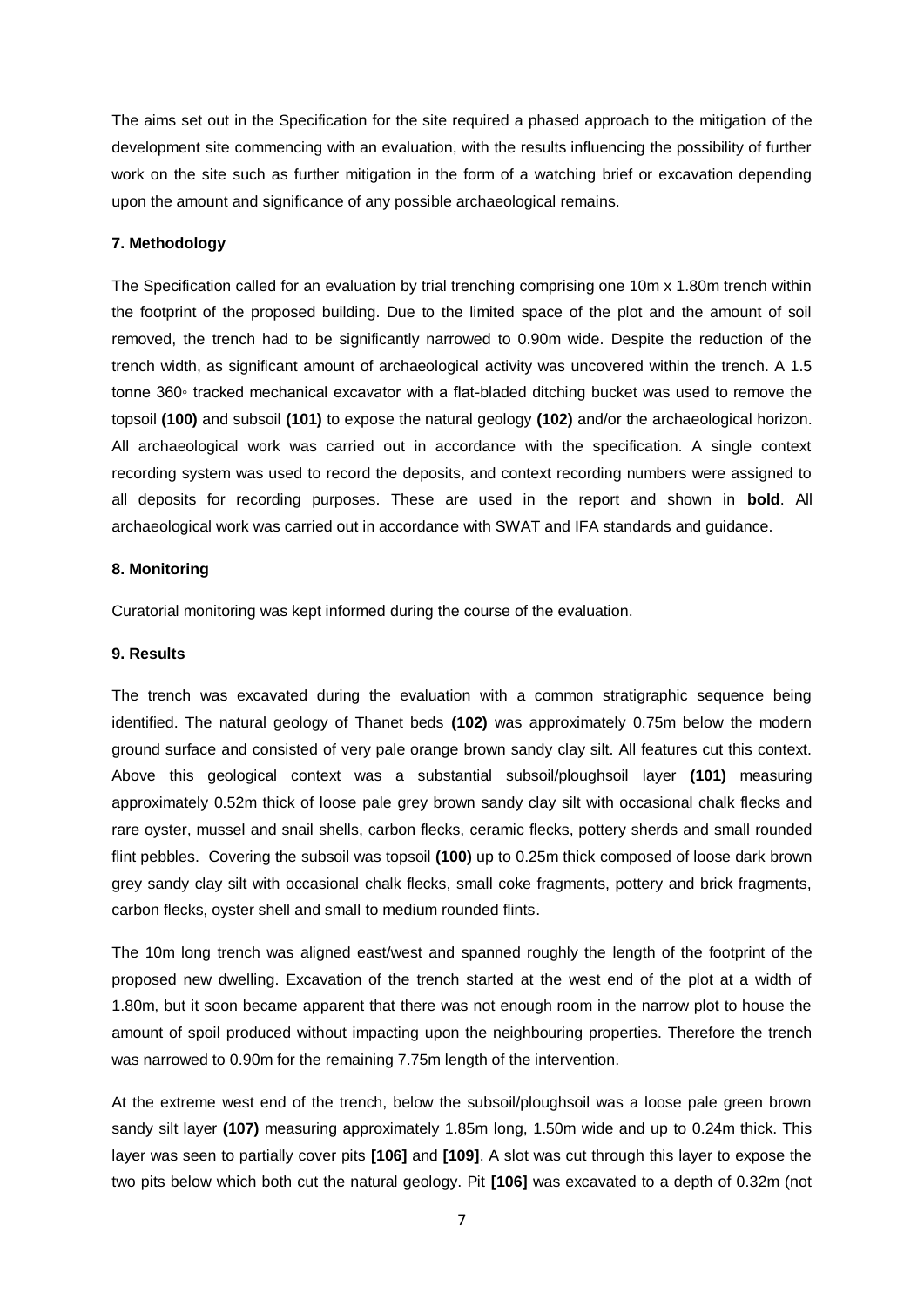fully excavated) and was at least 0.75m long and 0.65m wide. Roughly circular in plan, this pit was filled by **(105)**, a loose mid-brown grey sandy clay silt with rare chalk flecks, oyster shell and five pottery sherds dating c.1500-1550AD. North of this pit and within the same intervention slot was a rectangular flat-bottomed feature **[109]** with a sharp break of slope of approximately 80◦. This pit measured at least 1.06m long, 0.50m wide and 0.35m deep and was filled by **(108)**, a loose midbrown grey with pale brown mottles sandy clay silt containing rare oyster shells, animal bone and chalk and carbon flecks. One other feature **[104]** was sampled, but due to the depth of the pit, was not fully excavated. At the eastern end of the evaluation trench rectangular pit [**104]** was excavated to a depth of 0.49m and measured 1.62m long and at least 0.75m wide. This vertical sided pit was filled by **(103)** a mid-grey brown sandy clay silt with rare chalk and carbon flecks, oyster and snail shells, animal bone, 1 pottery sherd dating from c.1075-1150AD and occasional large flint nodules and large sandstone fragments. The large flints and sandstone fragments had the appearance of building material suggesting the removal of a wall somewhere in the vicinity of the pit. The shape of this feature in plan and the near vertical sides suggest a cess pit, but the deposit within the cut, at least in the upper half meter, did not produce the material usually found in cess pits. It could be that this upper deposit was a capping layer to seal the pit when it went out of use, but this was not evident in the evaluation.

Other features were identified within the evaluation trench but were not sampled, although pottery embedded from within the fill of oval pit **(110)/[111]** suggests a Medieval date. The fragments were retained for further analysis and spot dating and are four sherds dating from c.1300-1350AD. This oval pit measured 0.93m long and at least 0.55m wide. Another possibly rectangular feature and two associated post holes were observed. Pit **[113]** measured at least 1.75m long and at least 0.82m wide. Along the north eastern edge of this pit were two post holes **(114)/[115]** and **(116)/[117]**. Post hole **[115]** had a diameter 0.27m wide, and post hole **[117]** had a diameter 0.23m wide.

#### **10. Finds**

Artefacts retrieved from this evaluation have been processed and the pottery spot-dated. A small, principally Medieval, assemblage consisting of 21 sherds weighing 129gms was recovered during this evaluation. Two highly worn earlier sherds – 1 of probable Mid, less certainly, Late Roman date and another of probable later C7 AD Saxon date – were also recovered, both from *Context 105*, and both definitely residual in-context. The remainder of the ceramic is all post-Saxon with a chronological spread of pottery representing a degree of activity during the late eleventh-early twelfth century, a marked increase – at least as recovered - during the late twelfth-mid thirteenth century, followed by a thin trickle spread throughout the period c.1250-1500 AD. There is no Post-Medieval or Late Post-Medieval ceramic and the remaining sherd should represent Modern-period gardening activity.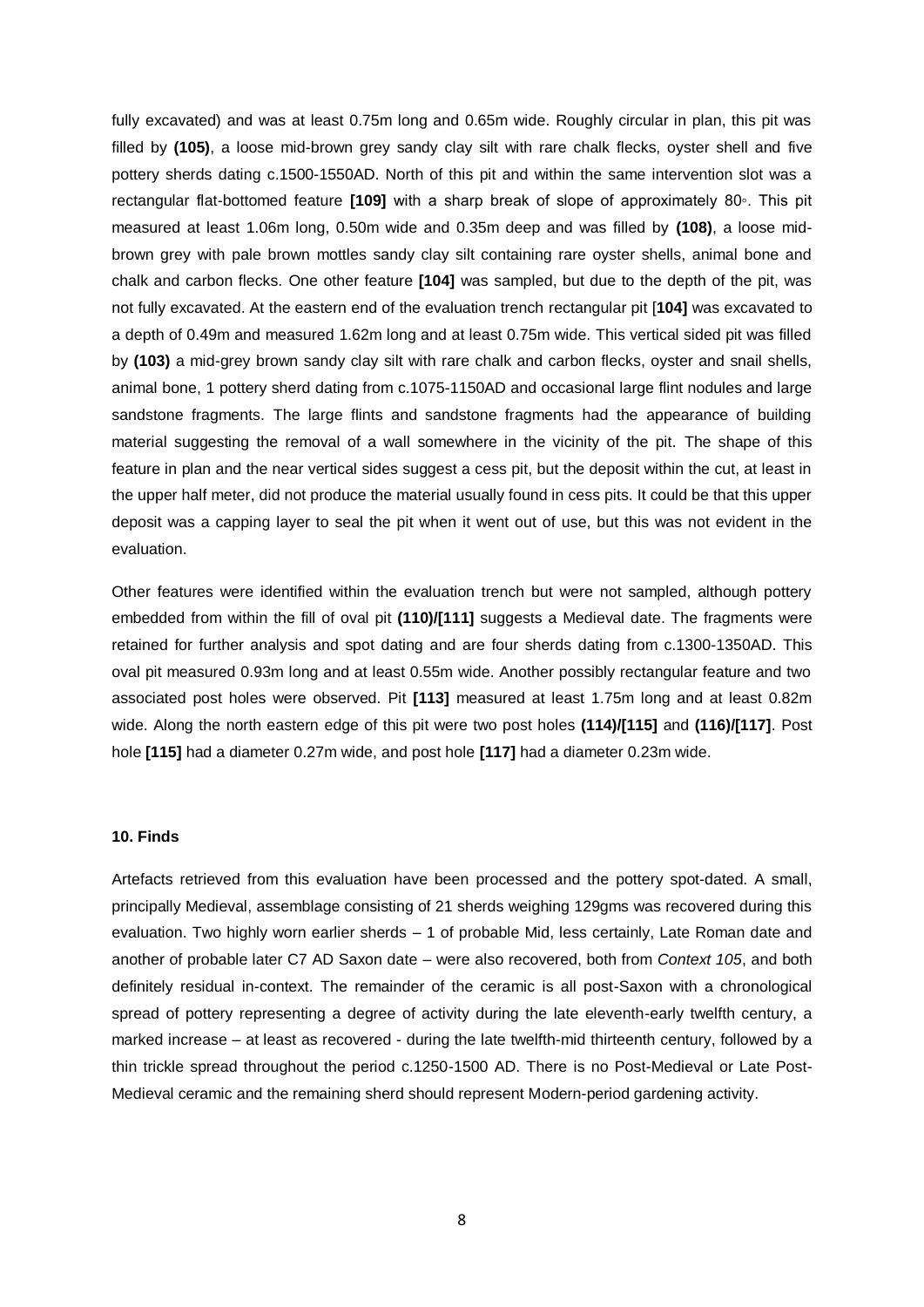Overall, the post-Saxon component is unremarkable and consists principally of sherds from used and broken Canterbury-made cooking-pots and several jugs. One of the latter is from a reduce-fired jug with a thick olive-green jug glaze over faint traces of incised decoration, the combination of manufacturing trends typical of some late twelfth to early thirteenth Canterbury jugs.

For the daub – one dark-fired and heavily worn element, again from *Context 105* – may derive from the probable seventh century AD activity. The remainder should all be post-Saxon, the less worn elements particularly probably being derived from the main recovered phase of activity between c.1175-1250 AD. The few tile fragments date to the later thirteenth-early sixteenth century AD and, overall, there *appears* to be no further activity until the earlier twentieth century. Other artefacts recovered are itemised in the pottery report in Appendix 1.

#### **11. Discussion**

The evaluation trench at the proposed development site revealed a number of archaeological features in the way of pits and post holes. Pottery retrieved from some of these features suggested a Medieval date. Even with the reduction of the width of the trench due to the logistics of the site, 5 pits and 2 post holes were exposed within a relatively small area leading to the conclusion that the site has the potential for more archaeology appearing within the footprint of the proposed dwelling.

#### **12. Conclusion**

The archaeological evaluation has been successful in fulfilling the primary aims and objectives of the Specification. A common stratigraphic sequence was recognised across the site comprised of topsoil **(100)** sealing the subsoil **(101)** which overlay the natural geology of Thanet beds **(102)**. To the west of the trench, a layer **(107)** was found to partially cover two pits. Three of the five pits were sampled via excavation, and two of those produced pottery. One pit **[113]** that was not excavated had pottery embedded into the upper part of the fill. All features were planned in relation to the trench, and the excavated pits were drawn in section at a scale of 1:10. Therefore, this evaluation has been successful in fulfilling the aims and objectives as set out in the planning condition and the Archaeological Specification.

#### **13. Further notes**

Within the garden of No. 21 were two structures of note. A cast iron water pump, now disused, was located in the rear garden (Plate 10). At the rear of the property was a small detached brick building which according to the father of the client, was used as a prison cell sometime in the  $19<sup>th</sup>$  century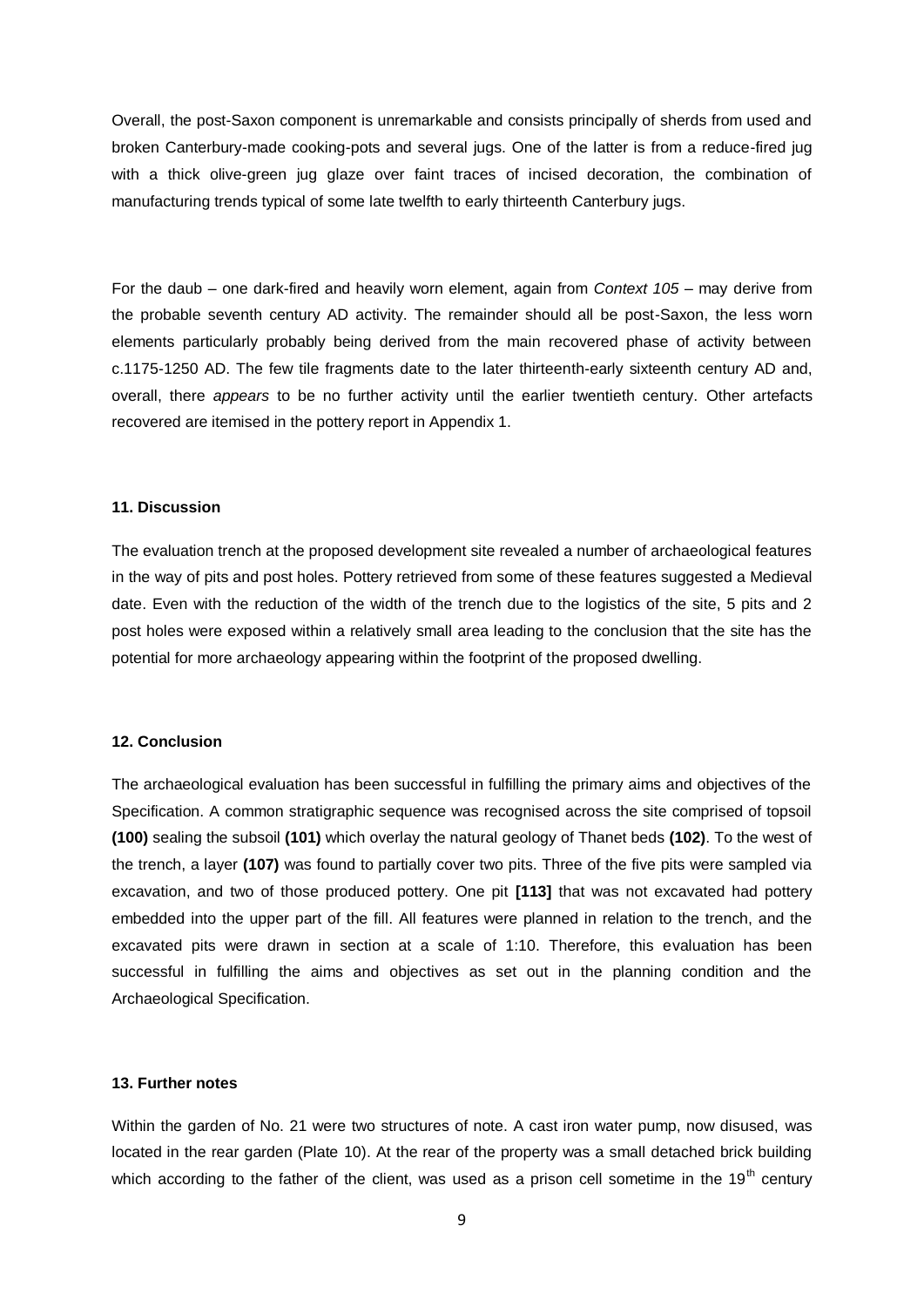(Plates 6). Etched in the panes of window glass are various names and dates and other graffiti, possibly of prisoners housed in the cell (Plates 7-9).

#### **14. Acknowledgements**

SWAT Archaeology would like to thank the client, Mr Steve Bedingfield for commissioning the project. Thanks are also extended to Wendy Rogers, Senior Heritage Officer, Kent County Council. Illustrations were produced by Jonny Madden for Digitise This. The fieldwork was supervised by Julie Martin, and the project was managed by Dr Paul Wilkinson.

Julie Martin

23/06/14

#### **15. References**

Bedingfield, M. (2014), *pers comm.* 

Institute for Field Archaeologists (IfA), Rev (2008). *Standard and Guidance for archaeological field evaluation.* 

Kent County Council (2014). *Specification for an Archaeological Evaluation of land between 29 and 31 High Street, Minster, Thanet.* 

National Planning Policy Framework (2012). Department of Communities and Local Government. London.

Trust for Thanet Archaeology (2002). *Evaluation at St. Mildred's Priory.* Unpublished document.

Trust for Thanet Archaeology (2012). *31 High Street, Minster: Interim Archaeological Watching Brief Report.* Unpublished document.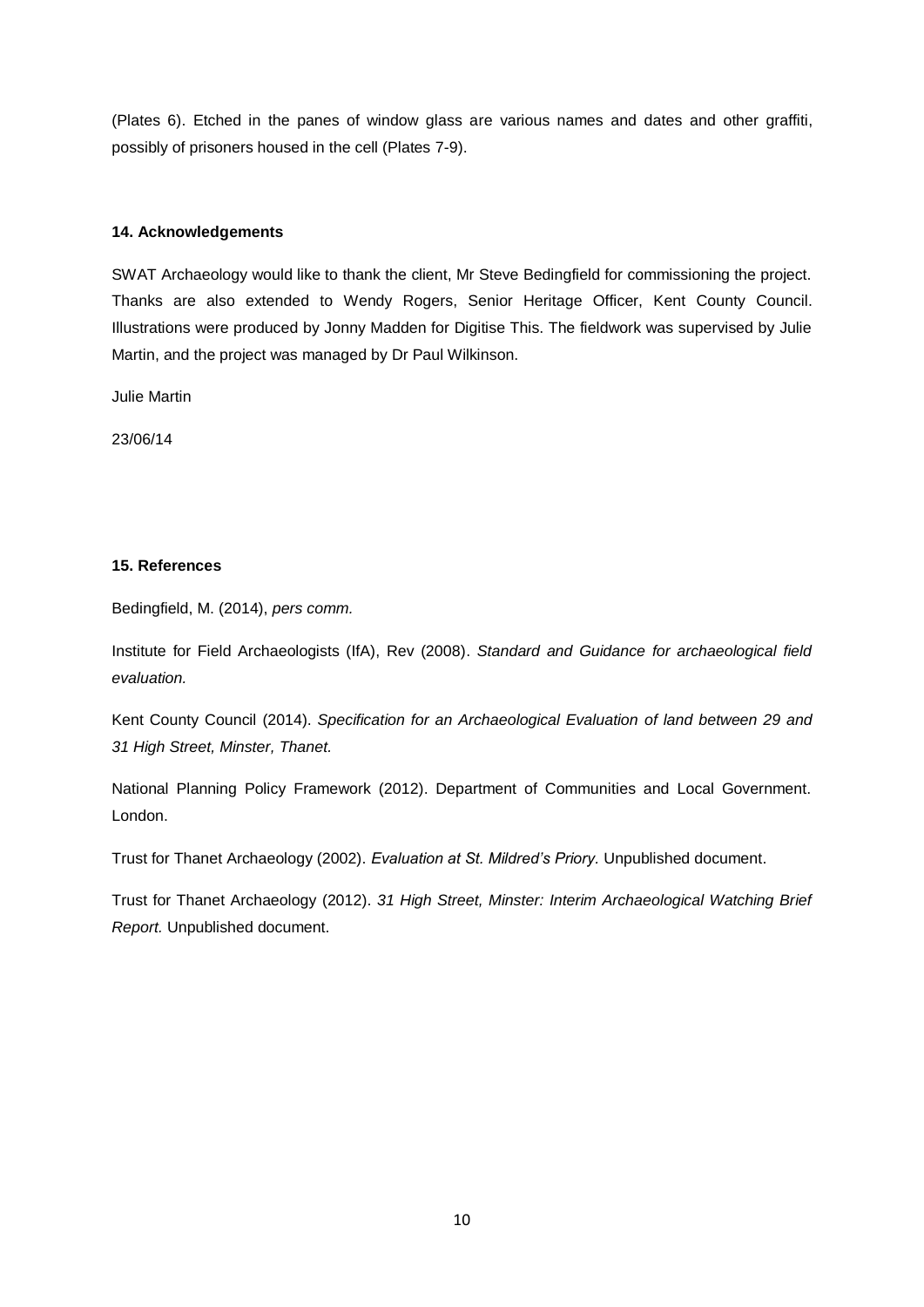# **PLATES**



**Plate 1 – Google Earth aerial view of development site (outlined in yellow).** 



**Plate 2 – Location shot of trench, looking northeast.**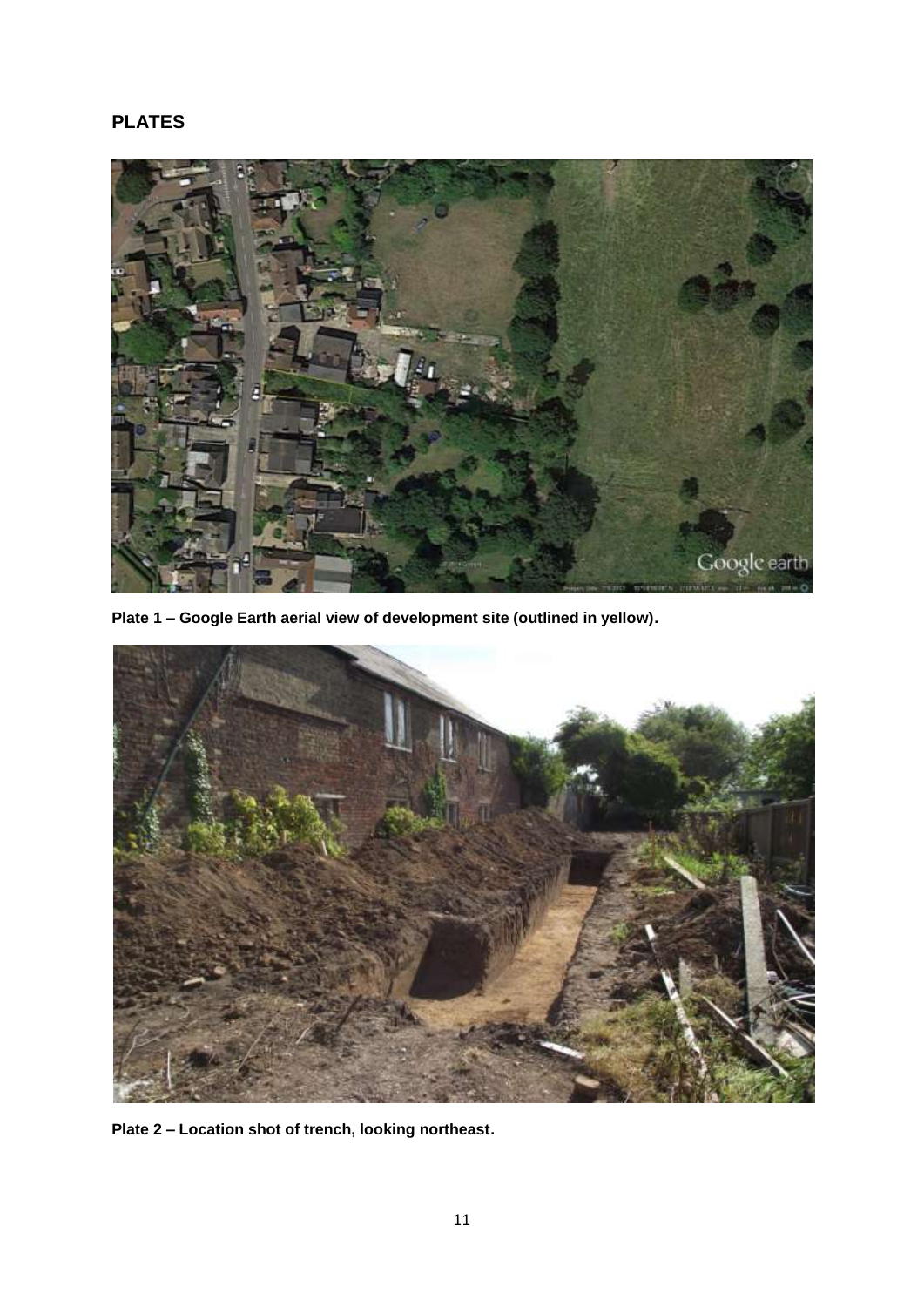

**Plate 3 – Pit [104], looking north, 1m scale.** 



**Plate 4 – Pits [106] and [109], looking north-northwest, 1m scale.**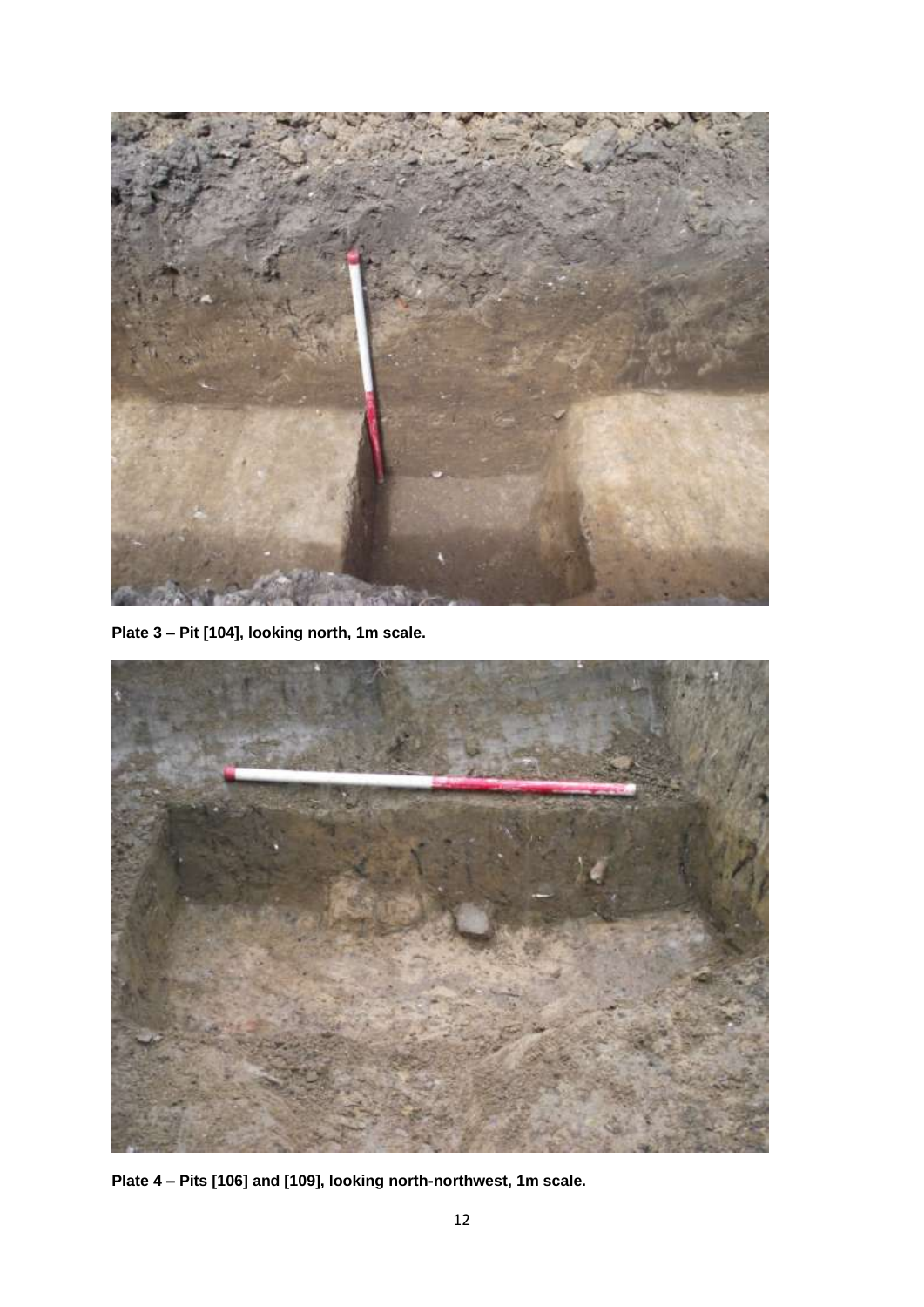

**Plate 5 – Pit [113] and post hole [115], looking northeast, 1m scale** 



**Plate 6 – Location shot of 'prison cell', looking southwest.**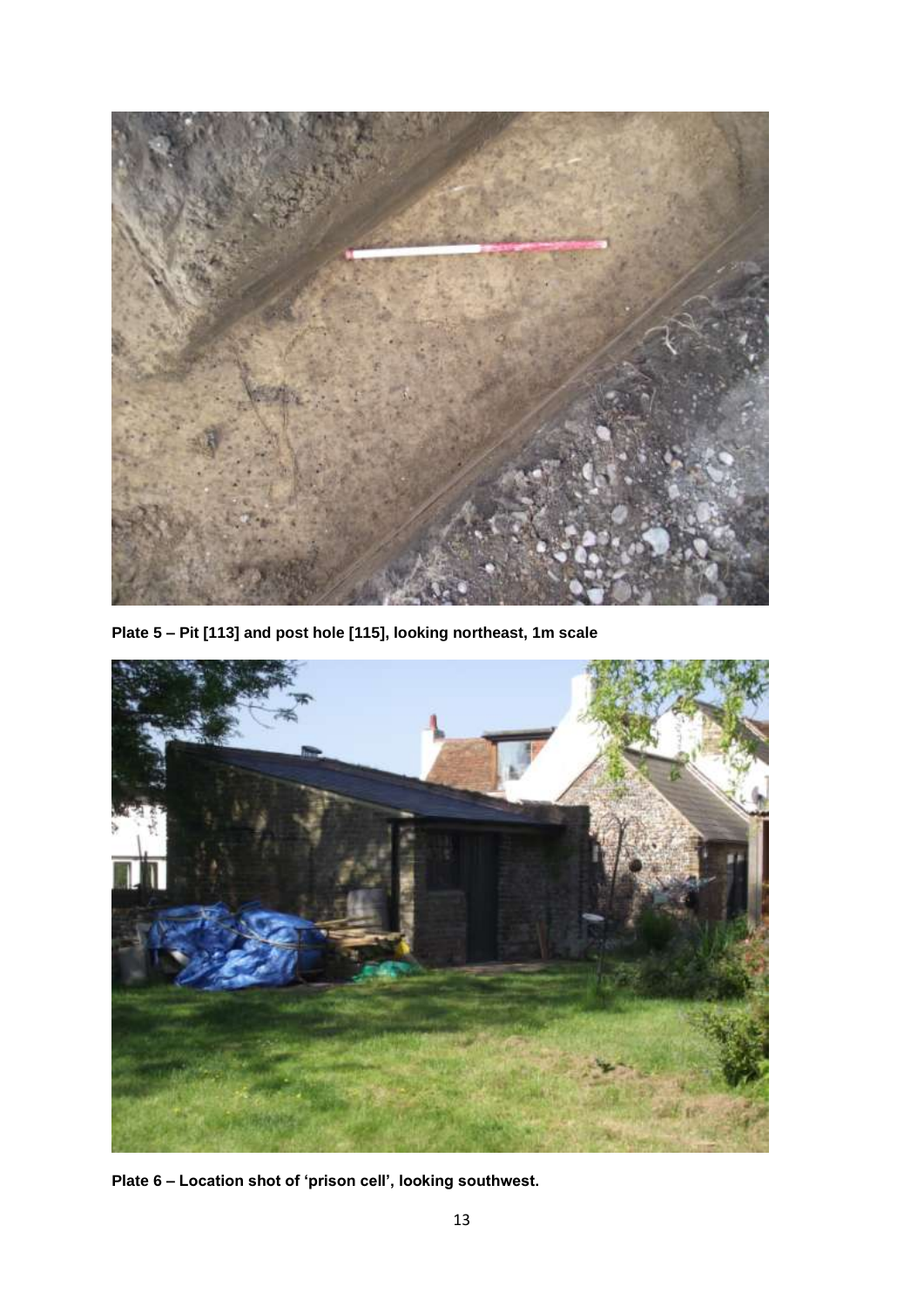

**Plate 7 – Graffiti-etched glass in 'prison' window**



**Plate 8 – Graffiti-etched glass in 'prison' window**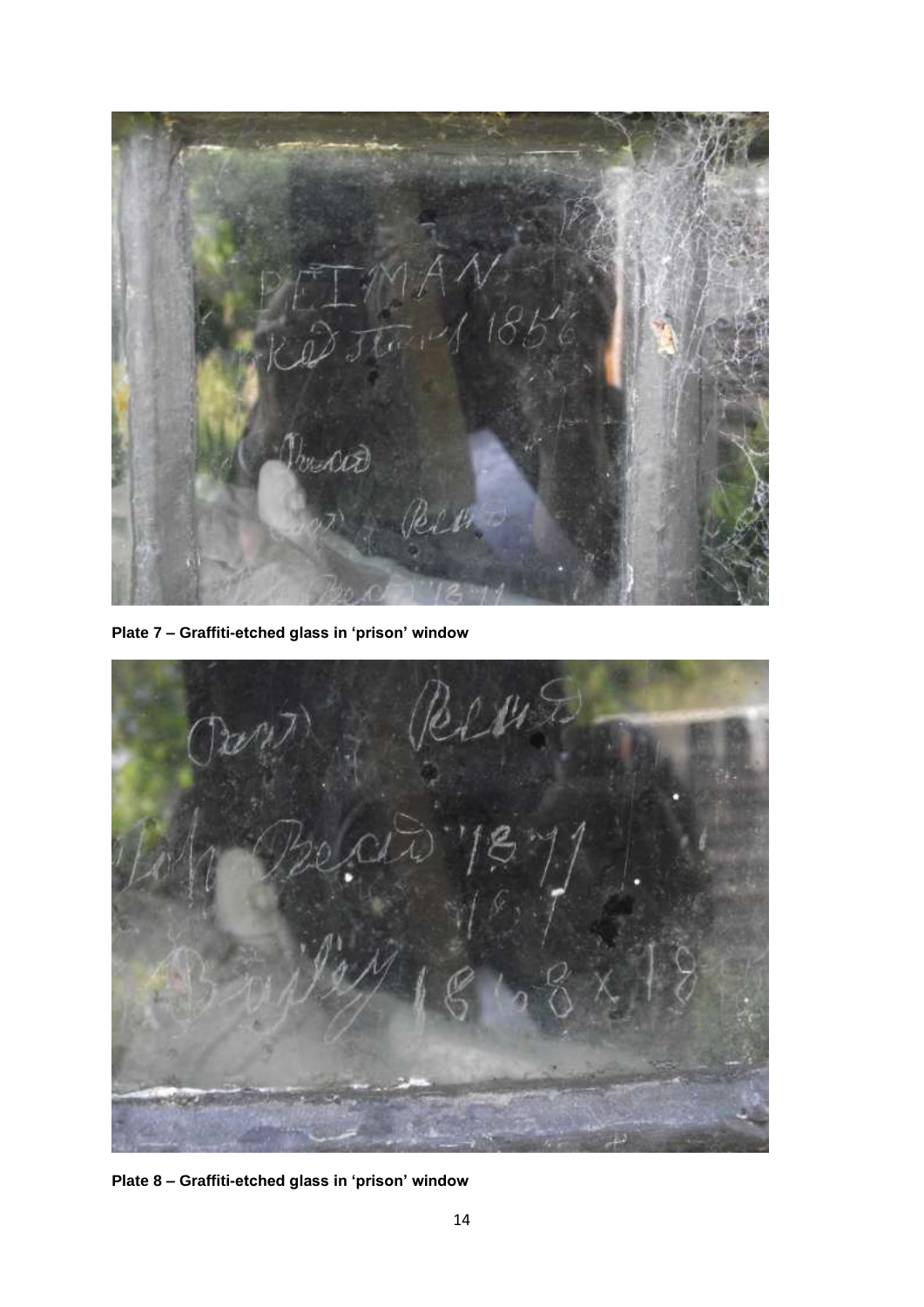

**Plate 9 – Graffiti-etched glass in 'prison' window**



**Plate 10 – Disused water pump, looking northwest**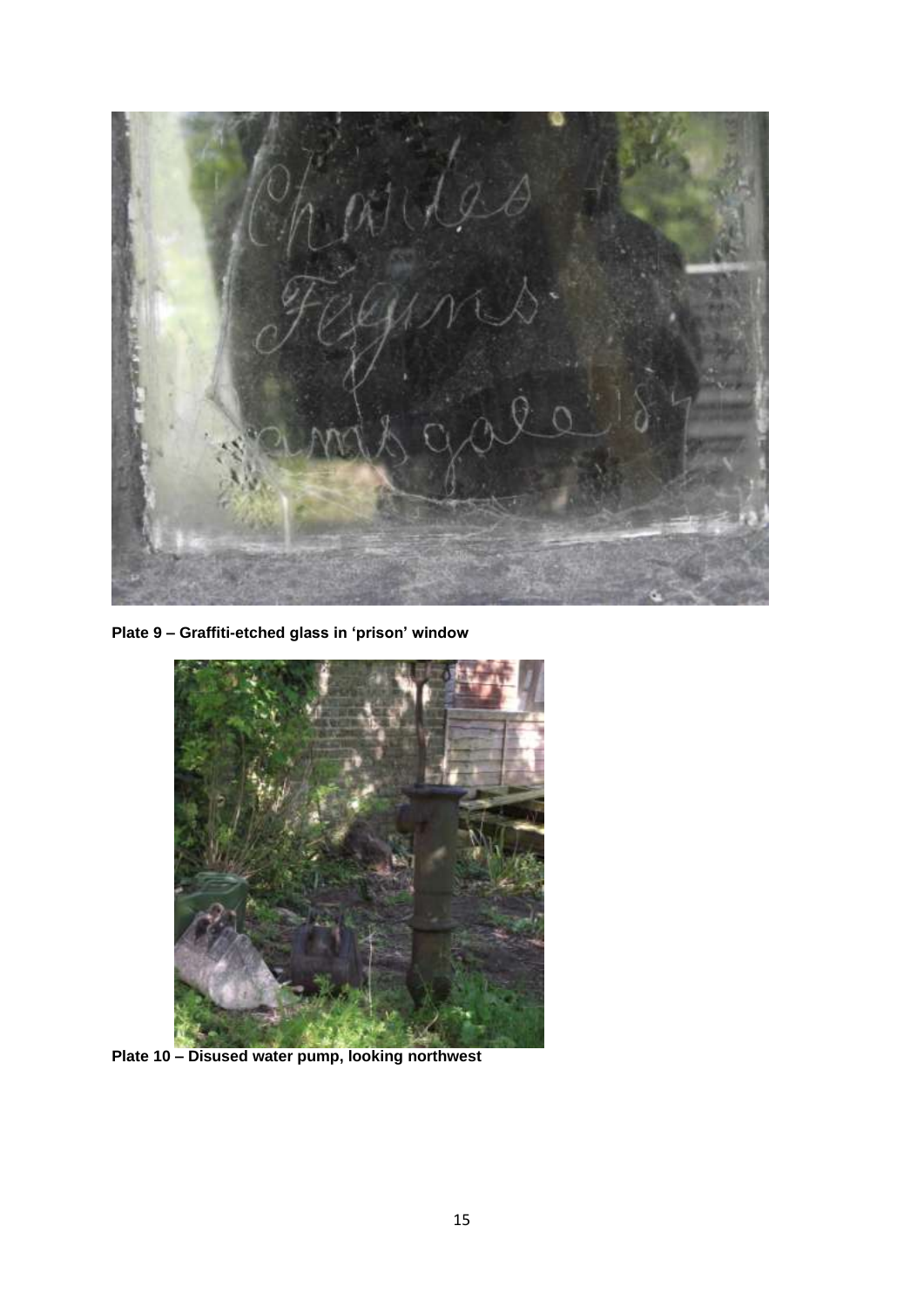# **Kent County Council HER summary form Site Address: Land between 29 and 31 High Street, Minster, Thanet, Kent Summary: A one trench evaluation on land between Nos. 29 and 31 exposed 5 pits and 2 postholes at approximately 0.75m below the modern ground surface. District/Unitary: Thanet Parish: Minster Period(s): Medieval, post Medieval NGR (centre of site : 8 figures): 631047/164546 (NB if large or linear site give multiple NGRs) Type of archaeological work (delete) Evaluation: One trench Date of Recording: 28/05/2014 Unit undertaking recording: SWAT Archaeology Geology: Thanet beds overlain by Head deposits Title and author of accompanying report: Martin, J., 2014.** *Archaeological Evaluation of land between 29 and 31 High Street, Minster, Thanet.* **Summary of fieldwork results (begin with earliest period first, add NGRs where appropriate) Five pits and two post holes exposed within trench. Three pits were half sectioned and Medieval pottery was retrieved. One pit, possibly a cess pit with vertical sides, but due to depth, not fully excavated. Excavated to depth of 0.49m. (cont. on attached sheet) Location of archive/finds: School Farm Oast, Graveney Rd., Faversham Contact at Unit: P. Wilkinson** | Date: 23/06/14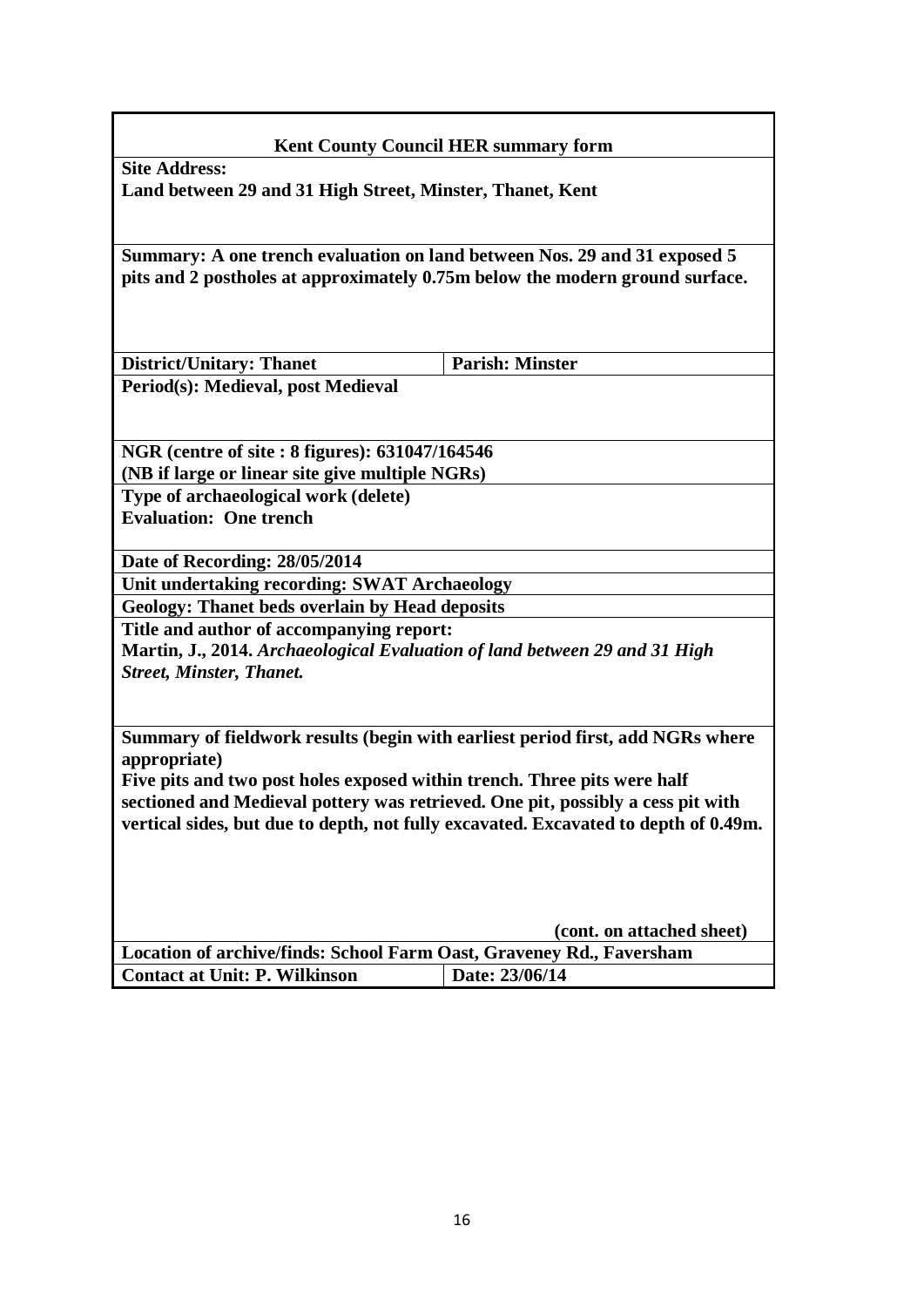## *THE DATING AND ASSESSMENT OF THE CERAMIC ASSEMBLAGE FROM:*

## **MINSTER HIGH STREET, THANET, EVALUATION 2014 (MHS-EV-14)**

## **ASSESSMENT**

A small, principally Medieval, assemblage consisting of 21 sherds weighing 129gms was recovered during this evaluation. Two highly worn earlier sherds – 1 of probable Mid, less certainly, Late Roman date and another of probable later C7 AD Saxon date – were also recovered, both from *Context 105*, and both definitely residual in-context. The remainder of the ceramic is all post-Saxon with a chronological spread of pottery representing a degree of activity during the late eleventh-early twelfth century, a marked increase – at least as recovered - during the late twelfth-mid thirteenth century, followed by a thin trickle spread throughout the period c.1250-1500 AD. There is no Post-Medieval or Late Post-Medieval ceramic and the remaining sherd should represent Modern-period gardening activity.

Overall, the post-Saxon component is unremarkable and consists principally of sherds from used and broken Canterbury-made cooking-pots and several jugs. One of the latter is from a reduce-fired jug with a thick olive-green jug glaze over faint traces of incised decoration, the combination of manufacturing trends typical of some late twelfth to early thirteenth Canterbury jugs.

For the daub – one dark-fired and heavily worn element, again from *Context 105* – may derive from the probable seventh century AD activity. The remainder should all be post-Saxon, the less worn elements particularly probably being derived from the main recovered phase of activity between c.1175-1250 AD. The few tile fragments date to the later thirteenth-early sixteenth century AD and, overall, there *appears* to be no further activity until the earlier twentieth century.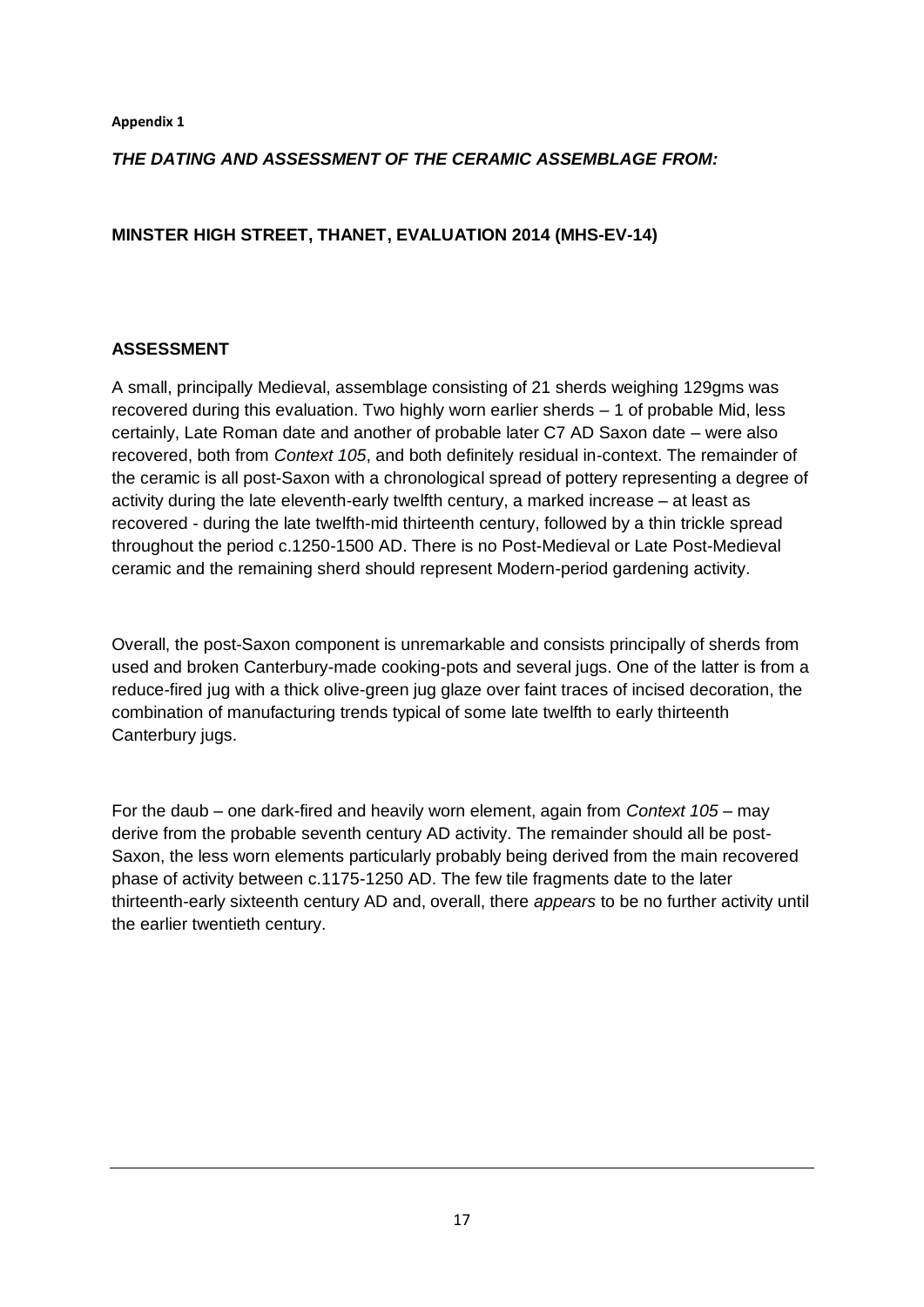# **APPENDIX: CONTEXT-BASED POTTERY QUANTIFICATION AND DATING CATALOGUE**

## *Period codes employed:*

| MR  | = Mid Roman       |
|-----|-------------------|
| LR  | = Late Roman      |
| EMS | = Early-Mid Saxon |
| FМ  | = Early Medieval  |
| м   | = Medieval        |
| LM  | = Late Medieval   |
| MOD | = Modern          |
|     |                   |

# *Context dating:*

**Context: 101 -** 11 sherds (weight: 14gms)

7 M Canterbury Tyler Hill sandy ware (c.1200/1225-1250 AD emphasis; **6 same vessels**)

1 M Canterbury Tyler Hill sandy ware (c.1225-1250/1275 AD emphasis)

1 M Canterbury Tyler Hill sandy ware (c.1275/1300-1350 AD emphasis)

1 LM Canterbury Tyler Hill sandy ware (c.1375-1400/1425 AD emphasis)

1 MOD red earthenware – flower-pot type (c.1875 AD-plus; **intrusive**)

## **and:**

1 fragment M roof-tile (weight: 11gms) – fairly small, worn, part one edge remnant, sandy Canterbury Tyler Hill fabric, LC13-C14 AD

1 fragment wall daub (weight: 14gms) – fairly small, slightly worn, faced, fine buff fabric

1 flake flint (weight: 2gms) – small, semi-cortical, wall knapping waste.

1 fragment bone (weight : >1gm) – small, fish

1 fragment coal shale (weight: 1 gm) – small, worn

*Comment:* The early-mid C13 AD sherds are all fairly small-moderate-sized, and include 6 from the same cooking-pot and 1 slightly later-dated jug sherd with decayed glaze. None of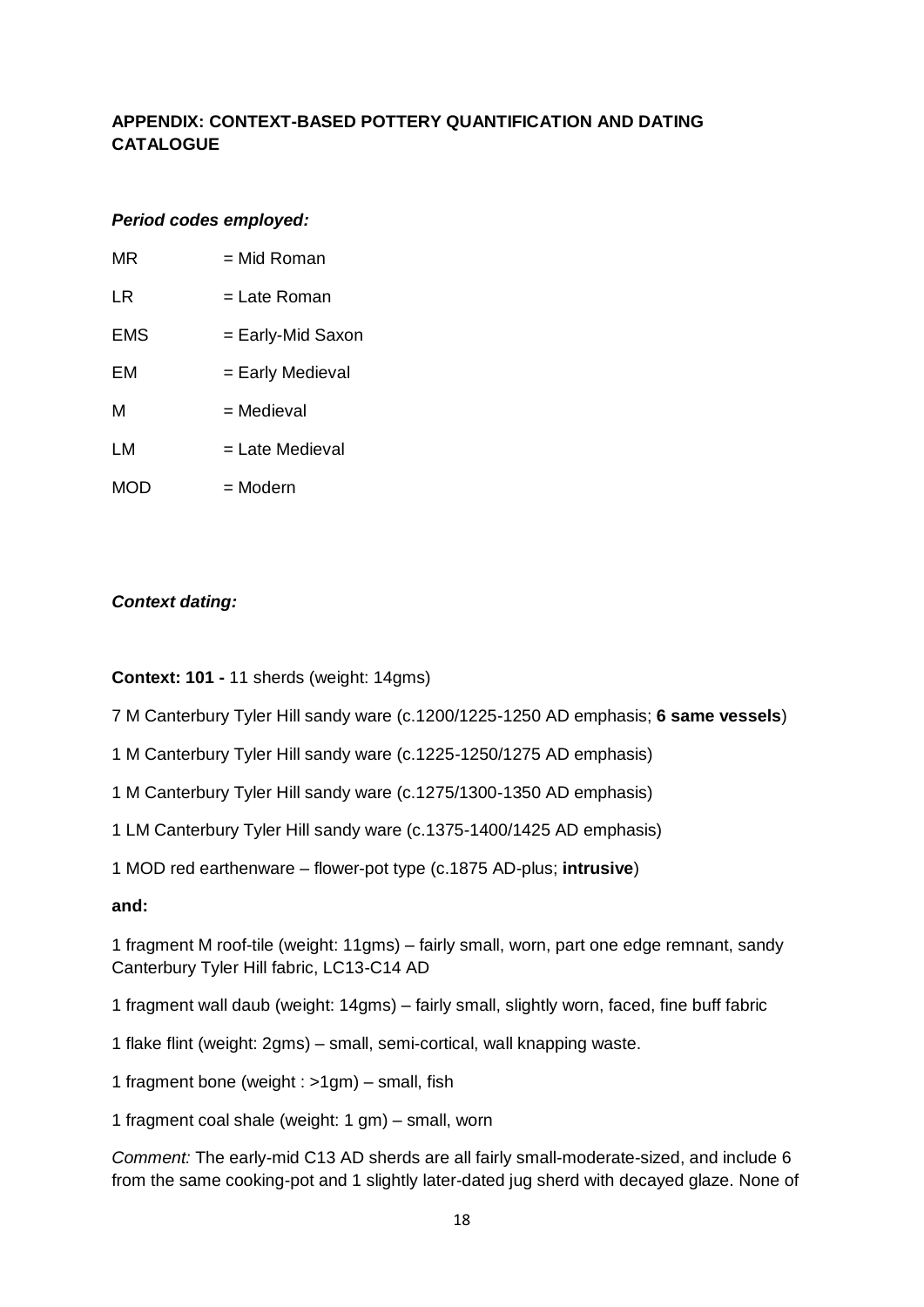these are seriously worn – but some are chipped and a few have slight edge-wear. The two later C14 AD and LM fragments are small but near-fresh. Either the earlier C13 AD fragments have been disturbed collectively out of their original discard context but not received serious subsequent damage **or** the few post LC13 AD elements are intrusive.

## **Likely date: Uncertain – but if not residual c.1250-1275 AD**

**Context: 103 -** 1 sherd (weight: 6gms)

1 EM Canterbury sandy ware (c.1050-1150 AD range)

**and:**

1 fragment LM roof-tile (weight: 3gms (- small, fairly worn, hard-fired Canterbury Tyler Hill fabric, LC15-EC16 AD

4 fragments wall daub (weight: 40gms) – 3 small, moderately worn (1 with wattle impression), 1 fairly small, slightly worn with wattle impressions, fine brown-buff fabric

1 fragment stone (weight: 51gms) – fairly small, fine-grained sandy siltstone, laminar fracture planes

2 oyster valves (weight: 20gms) – small, complete

*Comment :* Single small bodysherd, sooted exterior, cooking-pot, slightly chipped but otherwise near-fresh – *may* be derived from an undisturbed contemporary deposit (the LM tile fragment could be intrusive)

## **Likely date : If not residual – c.1075-1150 AD**

## **Context: 105 -** 5 sherds (weight : 61gms)

1 ? MR-LR Roman amphora – coarse red sandy ware with calcareous inclusions (broadly C3-C4 AD; **CHECK**)

1 **possible** EMS organic-tempered with sparse coarse sand (c.650-700/725 AD emphasis)

1 EM-M Canterbury sandy ware (c.1150/1175-1225 AD probable emphasis)

1 M Canterbury Tyler Hill sandy ware (c.1200-1225/1250 AD emphasis)

1 LM Canterbury Tyler Hill sandy ware (c.1375/1400-1450 AD emphasis)

1 LM Canterbury Tyler Hill sandy ware (c.1475-1500/1525 AD emphasis)

**and :** 

1 iron nail (weight : 7gms) – fairly small, head broken, tip missing, cut, corroded

1 fragment EM-M roof-tile/hearth tile (weight : 20gms) – fairly small, worn (rounding edges),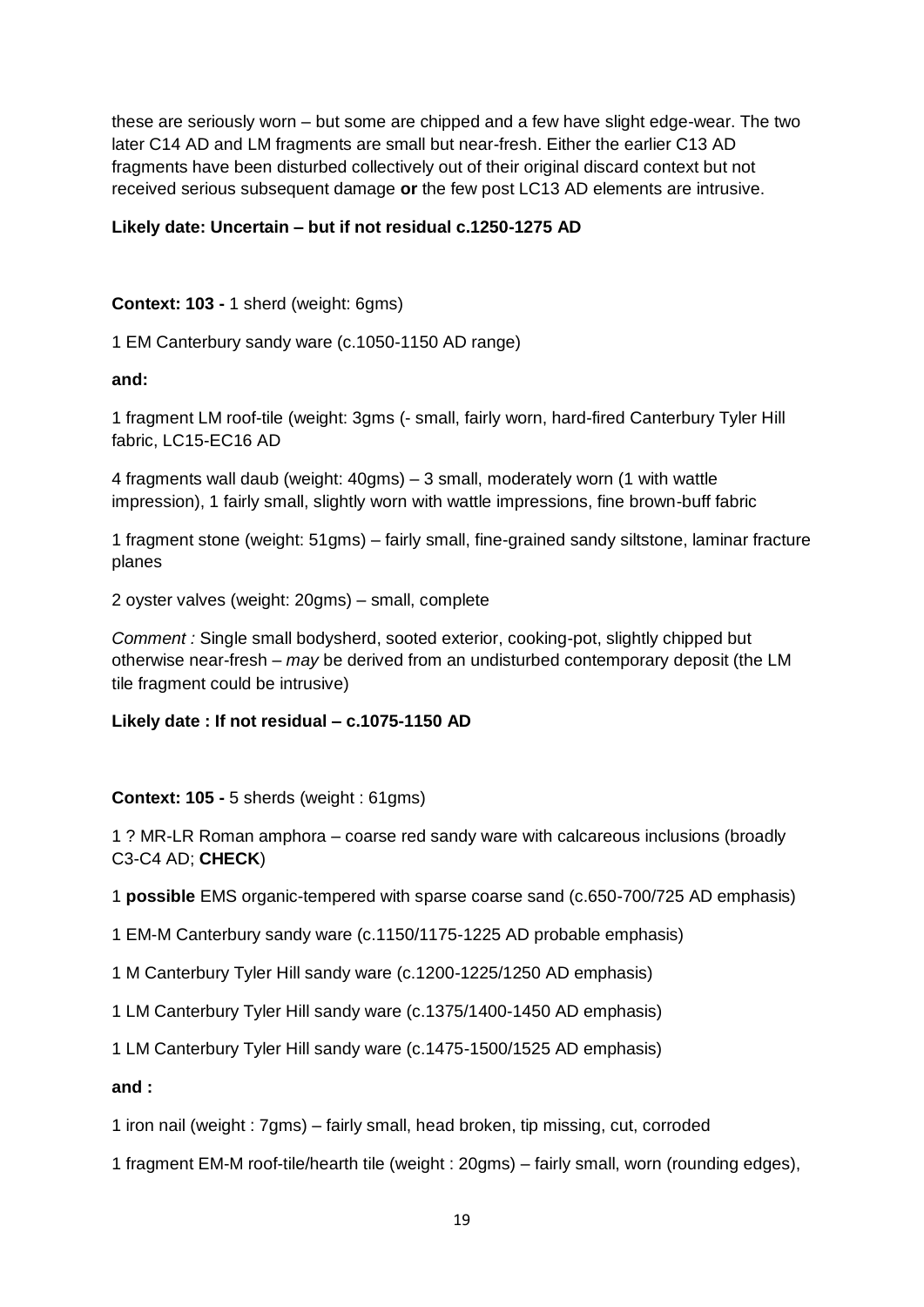pale brown fine slightly sandy silty fabric, c.1175/1200-1250 AD emphasis

1 fragment M roof-tile (weight : 13gms) – small, moderately worn, part one edge remnant, hard sandy Canterbury Tyler Hill fabric, C14-EC15 AD range

1 fragment wall daub/clay lump (weight : 13gms) – small, fairly worn sub-rounded, dark greybrown fabric

2 fragments **stone** (weight : 6gms) – small, thinly laminar, fine-grained sandy/siltstone.

*Comment :* The first entry is a moderate-fairly large sherd from the rim and neck of a thickwalled vessel. It's very highly worn condition supports the likelihood of a Roman date but both the source and the Mid-Late Roman attribution **needs to be confirmed**. The **possible**  Saxon sherd is small, rather light and corky and over-fired but the organic content is definite and it appears to be from the rounded base of a fairly large vessel. It is equally worn and – in relation to the fresher condition of the later material together with its fabric suggests that a later C7 AD attribution is likely. The LC12-EC13 AD sherds are fairly small and slightly worn, the LM elements small but near-fresh.

# **Likely date : If not intrusive/seriously residual – c.1500-1550 AD probably**

# **Context: 110 - 4 sherds (weight: 48gms)**

1 EM-M Canterbury sandy ware (c.1175-1200/1225 AD emphasis)

1 EM-M Canterbury sandy ware (c.1175/1200-1225 AD emphasis)

1 EM-M NE Kent shell-tempered moderately sandy ware (c.1175/1200-1225 AD emphasis)

1 M Canterbury Tyler Hill sandy ware (c.1250-1300/1325 AD emphasis probably)

*Comment :* The first 3 c.1200 AD or early C13 AD elements are all fairly small, chipped and moderately worn. The latest element is moderate-sized, again chipped and rather worn.

## **Likely date : If not residual – c.1300-1350 AD**

**Analyst :** N.Macpherson-Grant 22.6.2014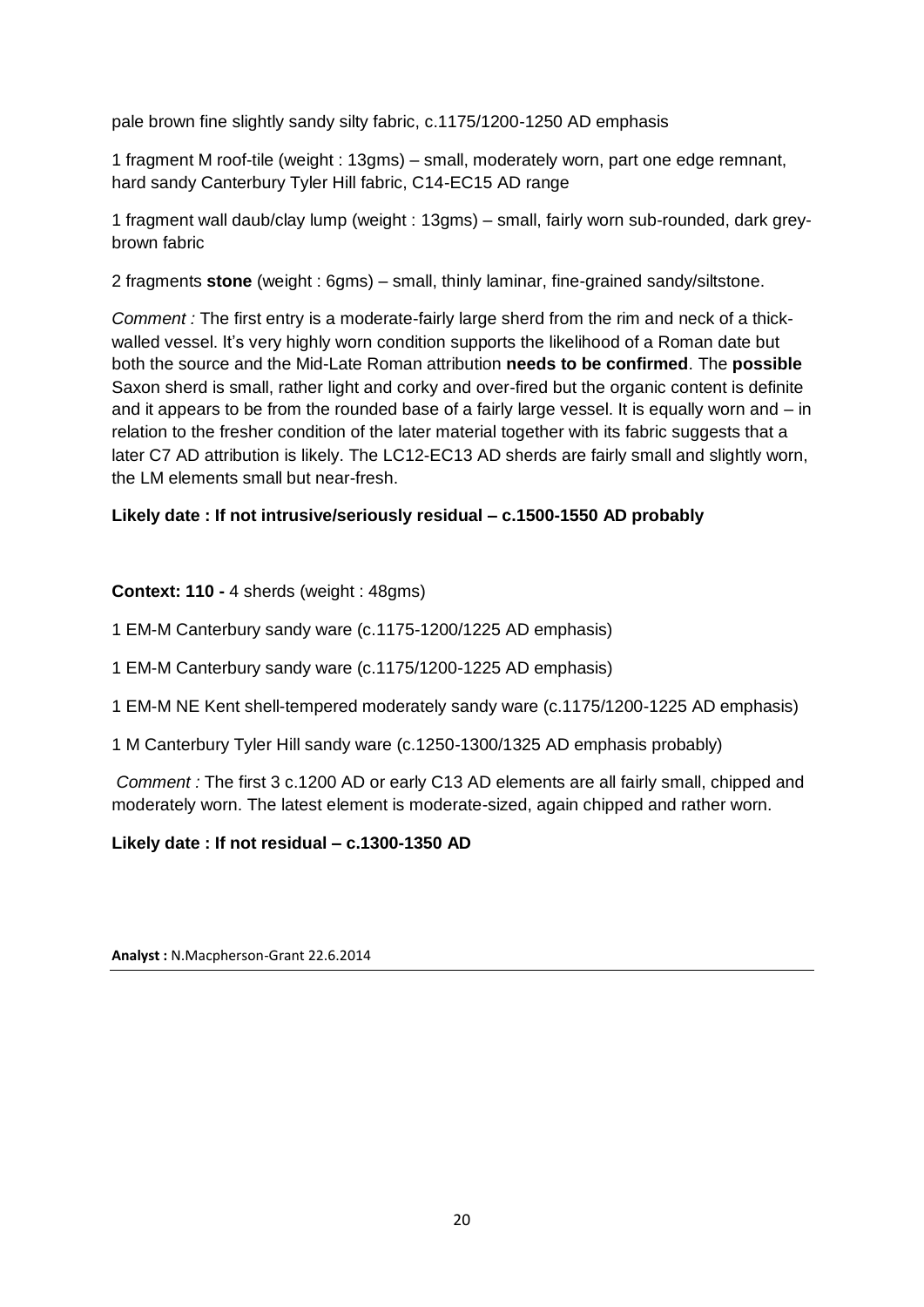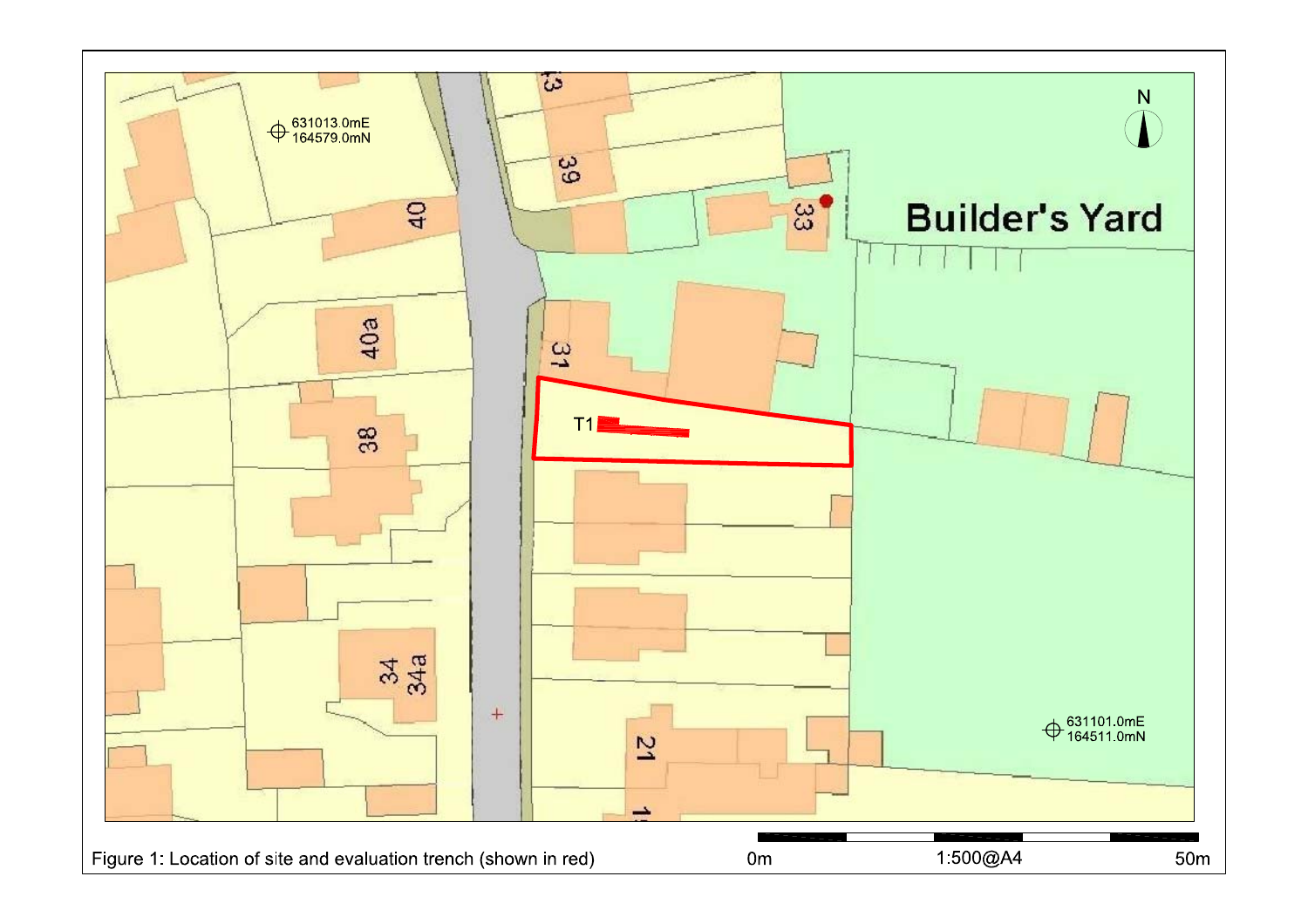